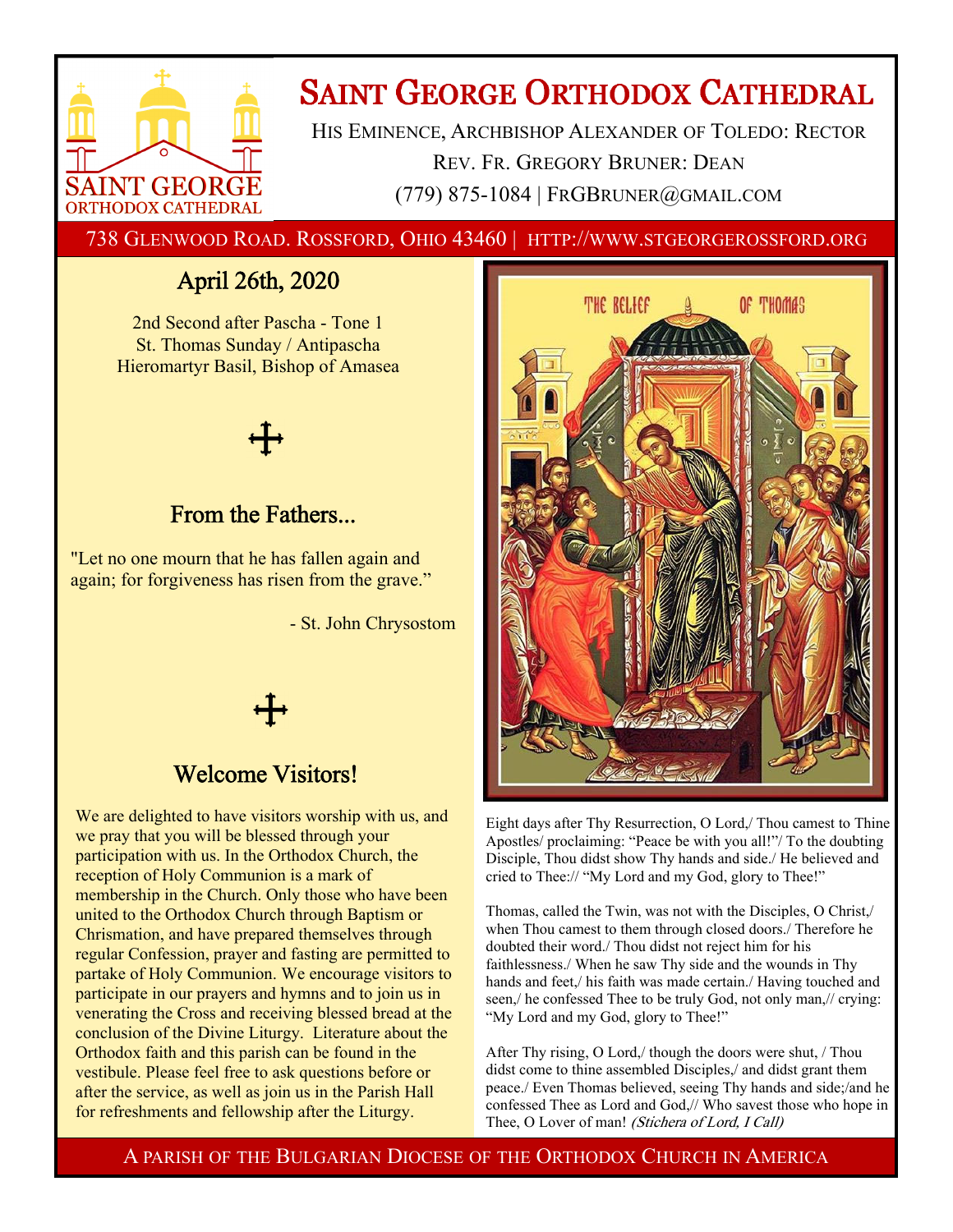### TODAY'S WORSHIP - HYMNS AND SCRIPTURE READINGS

### Pentecostarion Troparion in Tone 7

From the sealed tomb, Thou didst shine forth, O Life!/ Through closed doors Thou didst come to Thy Disciples, O Christ God./ Renew in us through them an upright spirit,// by the greatness of Thy mercy, O Resurrection of all!

Glory to the Father and to the Son and to the Holy Spirit. Now and ever and unto ages of ages. Amen.

### Pentecostarion Kontakion in Tone 8

Thomas touched Thy life-giving side with an eager hand, O Christ God,/ when Thou didst come to Thy Apostles through closed doors.// He cried out with all: "Thou art my Lord and my God!"

### Epistle: Acts 5:12-20

And through the hands of the apostles many signs and wonders were done among the people. And they were all with one accord in Solomon's Porch. Yet none of the rest dared join them, but the people esteemed them highly. And believers were increasingly added to the Lord, multitudes of both men and women, so that they brought the sick out into the streets and laid them on beds and couches, that at least the shadow of Peter passing by might fall on some of them. Also a multitude gathered from the surrounding cities to Jerusalem, bringing sick people and those who were tormented by unclean spirits, and they were all healed.

Then the high priest rose up, and all those who were with him (which is the sect of the Sadducees), and they were filled with indignation, and laid their hands on the apostles and put them in the common prison. But at night an angel of the Lord opened the prison doors and brought them out, and said, "Go, stand in the temple and speak to the people all the words of this life."

### Gospel: John 20:19-31

Then, the same day at evening, being the first day of the week, when the doors were shut where the disciples were assembled, for fear of the Jews, Jesus came and stood in the midst, and said to them, "Peace be with you." When He had said this, He showed them His hands and His side. Then the disciples were glad when they saw the Lord.

So Jesus said to them again, "Peace to you! As the Father has sent Me, I also send you." And when

He had said this, He breathed on them, and said to them, "Receive the Holy Spirit. If you forgive the sins of any, they are forgiven them; if you retain the sins of any, they are retained."

Now Thomas, called the Twin, one of the twelve, was not with them when Jesus came. The other disciples therefore said to him, "We have seen the Lord."

So he said to them, "Unless I see in His hands the print of the nails, and put my finger into the print of the nails, and put my hand into His side, I will not believe."

And after eight days His disciples were again inside, and Thomas with them. Jesus came, the doors being shut, and stood in the midst, and said, "Peace to you!" Then He said to Thomas, "Reach your finger here, and look at My hands; and reach your hand here, and put it into My side. Do not be unbelieving, but believing."

And Thomas answered and said to Him, "My Lord and my God!"

Jesus said to him, "Thomas, because you have seen Me, you have believed. Blessed are those who have not seen and yet have believed."

And truly Jesus did many other signs in the presence of His disciples, which are not written in this book; but these are written that you may believe that Jesus is the Christ, the Son of God, and that believing you may have life in His name.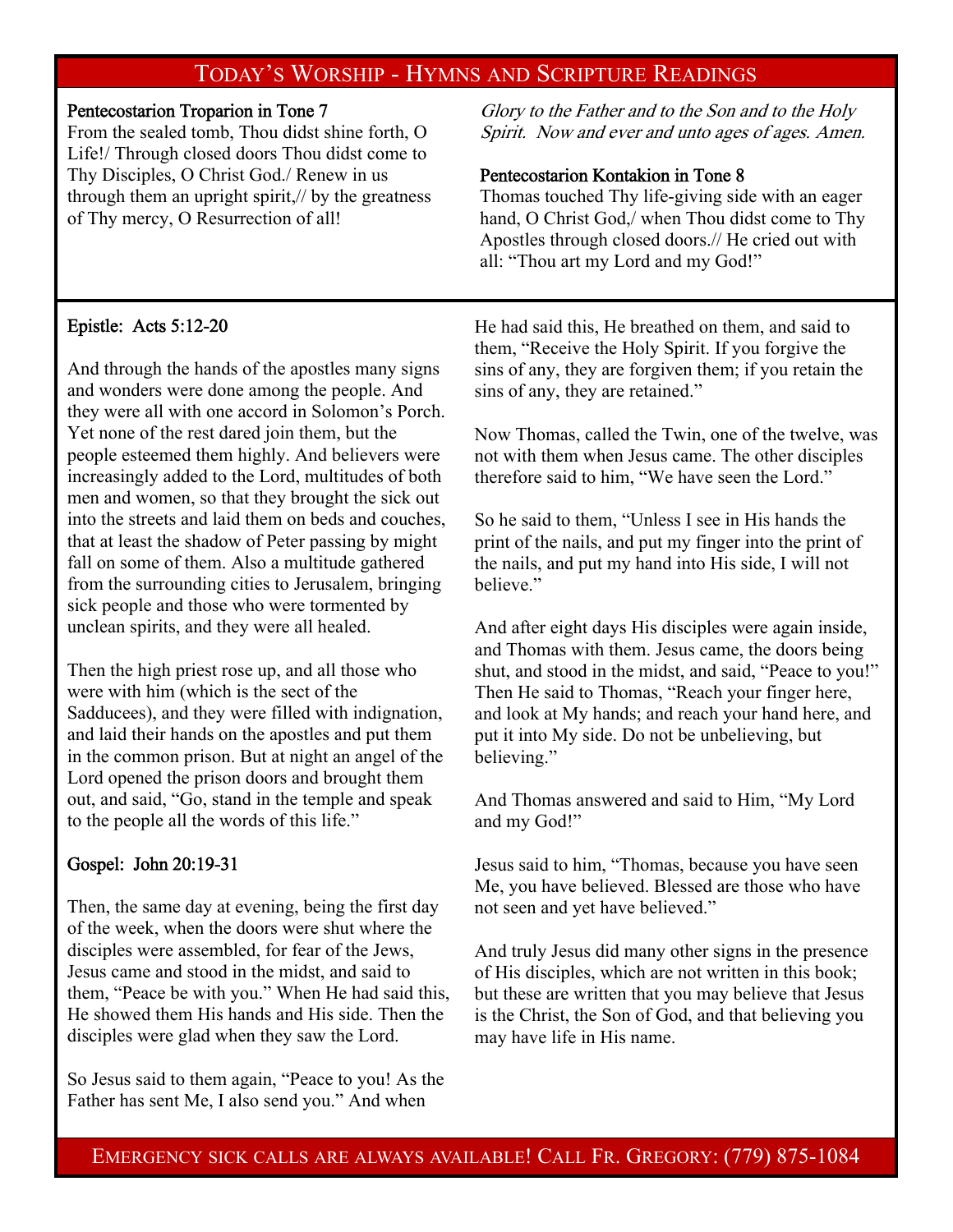### THIS WEEK AND LIFE IN CHRIST

#### Sunday, April 26th 10:00 AM Divine Liturgy (Livestream) Antipascha—2nd Sunday of Pascha

St. Thomas Sunday Hieromartyr Basil, Bishop of Amasea Acts 5:12-20, John 20:19-31

#### Monday, April 27th

f

j

f

<sup>-</sup>

Hieromartyr Simeon, the kinsman of the Lord St. Eulogius, the Hospitable, of Constantinople Acts 3:19-26, John 2:1-11

#### Tuesday, April 28th

Day of Rejoicing (Radonitsa) Apostles Jason and Sosipater of the Seventy Acts 4:1-10, John 3:16-21

#### Wednesday, April 29th

Nine Martyrs at Cyzicus Ven. Menmon the Wonderworker Acts 4:13-22, John 5:17-24

#### Thursday, April 30th

Holy Apostle James, brother of St. John the Theologian St. Nonatus, Bishop of Euroea in Epirus Acts 4:23-31, Acts 12:1-11 John 5:24-30, Luke 5:1-11

#### Friday, May 1st

Prophet Jeremiah Martyr Bata the Persian Rt. Blv. Tamar, Queen of Georgia Acts 5:1-11, John 5:30-6:2

#### Saturday, May 2nd 5:00 PM Great Vespers (Livestream)

St. Athanasius the Great, Patriarch of Alexandria St. Boris, in baptism Michael, Prince of Bulgaria Translation of Relics of Passionbearers Boris and Gleb Acts 5:21-33, John 6:14-27

#### Sunday, May 3rd 10:00 AM Divine Liturgy (Livestream) 3rd Sunday of Pascha—Holy Myrrhbearing Women

Martyrs Timothy the Reader and his wife Maura in Egypt Ven. Theodosius, Abbot of the Kiev Caves Monastery Acts 6:1-7, Mark 15:43-16:8



### Thomas the Apostle



Thomas will flee in fear when his Master suffers and dies. But like his fellow apostle Peter, he will find that Jesus' love never fails, even when his own courage fails miserably.

We first meet Thomas when Jesus calls the twelve to follow Him, warning them of persecution and tribulation to come, and telling them they must

depend on God for their sustenance. Thomas, like the other eleven, accepts this demanding responsibility. That in itself shows their love and loyalty to Christ. So many others abandon Jesus after hearing the "hard sayings" that He asks the twelve, in John 6:67, "Will you also go away?"

Thomas shows his good intentions at another significant moment. When Jesus tells the apostles (John 11: 7) that he plans to return to Judea and Jerusalem, they remind Him that the people there recently wanted to stone Him. They ask incredulously, "Are You going there again?" Only Thomas, out of the whole group, pledges his loyalty and urges the others to be loyal by saying, "Let us go also, that we may die with Him." His impulse is to overcome fear and be true to his Lord. But of course, Thomas will not live up to his well-meaning words any more than Peter will fulfill his promise to accompany Christ to prison and to death.

Thomas is mentioned again in John 20:24-29, eight days after Christ has appeared to the other apostles. We are not told why Thomas wasn't present at Christ's first appearance, just as we don't know who his twin was, though he is called "the Twin." We do know that when the others tell him they have seen Christ he is skeptical, and announces that he requires graphic physical proof if he is to believe.

For eight days Thomas has to wait to see Christ, and during those long days he is not buoyed by the hope and certainty of the others who have already seen Him. Yet Thomas waits. He is rewarded by Christ's act of deep love. The Lord gives him permission to "reach your hand here and put in into My side." By saying this, Christ gives Thomas what he personally needs to confirm his faith. It is this act of loving understanding, rather than any actual touching, that empowers Thomas to proclaim, "My Lord and My God!"

History tells us that Thomas, having been shown such love and understanding of his personal need, grew into a great apostle. He traveled far, probably farther than any other apostle, to preach and teach. He was a great builder of churches and is called the patron saint of architects.

Mary Magdalene needed only to hear the Lord say her name, that morning at the tomb, to know Him (John 20:16). Thomas needed much more. Christ fulfilled each of their needs, and they went on to be His powerful witnesses far beyond Palestine. That's what can happen to needy people when they respond sincerely to the One who, as our prayers tell us, knows what we need even before we ask.

HAVE A QUESTION OR NEED TO CHAT? CALL OR EMAIL FR. GREGORY.